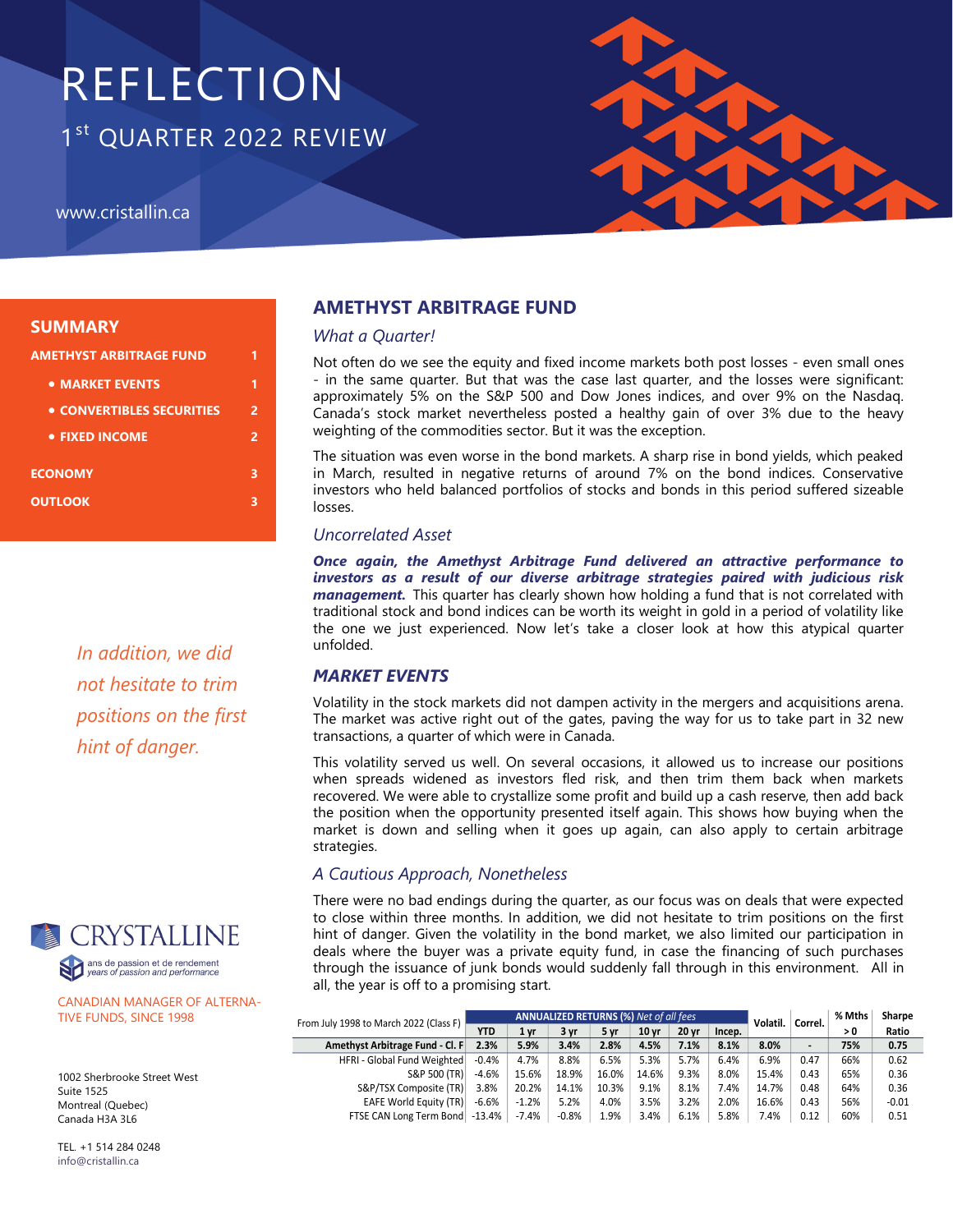



*Of course, we stuck to our objective of capital preservation throughout the quarter.* 







## *CONVERTIBLE SECURITIES*

#### *Tactical Investing at the Fore*

During the last quarter it was more important than ever to make a distinction between tactical investing and strategic investing. Tactical investing involves making decisions by anticipating price movements in the near term. It is rather active and differs from strategic investing, which is fundamentally passive. *A volatile environment, such as the one we had last quarter, is conducive to tactical arbitrage investing, which is our specialty.* 

## *Being Ready for Anything*

The causes of this volatility were many. There were the imminent interest rate hikes, as well as the war in Ukraine, which was so clearly signaled ahead of time but still seemed to take many market watchers by surprise. Even though inflation was known to be on the rise, the jump surpassed all expectations. And then there was China's positions on many economic and health issues. Given all these factors, one had to be prepared for anything and adopt positions in anticipation of violent market reversals. This was the key to our success in the last quarter, and it proved to be a good fit with our arbitrage strategies, which profit from uncertainty and wild price swings. In short, the period called for a tactical approach.

Obviously, we do not always come out on the winning side. But our batting average in the last quarter's volatile environment was 3 out of 4. So our results were very good in an environment where convertible bond funds did not fare all that well, much like most of the traditional asset

## *Very Good Quarter*

We started the quarter somewhat cautiously, expecting considerable volatility and preparing to take advantage of it. We moved slowly in January, using limited risk. Things picked up in February, when we added several positions, mostly related to market events. Then in March we took advantage of the volatility and tactical opportunities, while rebalancing several positions

on convertible securities. This was without altering either the size or diversification of our portfolio, both of which were satisfactory.

Of course, we stuck to our objective of capital preservation throughout the quarter.

## *FIXED INCOME*

The dislocation in government agency spreads, which we have discussed in this report on several occasions over the past year, continued during the first two months of 2022 as part of a general widening of credit spreads. This prompted us to substantially reduce our risk envelope in February as protection against volatility. We nevertheless incurred a loss in our credit arbitrage segment, but this was largely offset by gains on the yield curve and in duration arbitrage.

## *Encouraging End to the Quarter*

In March, we reversed course and began expanding the risk envelope following a further widening of agency spreads and due to somewhat more stable equity markets. *The month was marked by almost unprecedented volatility in the bond markets. Despite this, two of our three alpha drivers posted gains in March, for a positive overall result on the month.*

The fixed income arbitrage segment nevertheless posted somewhat negative results for the quarter as a whole. We were unable to fully recover a loss incurred in January, caused among other things by the continued dislocation in agency bond spreads. Credit spread arbitrage, a key driver for us historically, delivered positive results overall, but was offset by the dislocation in agency bonds, which has continued since the fourth quarter of 2020 and became more pronounced at the end of 2021.

# *Not Letting Our Guard Down Too Soon*

The outlook for the next quarter looks very good: agency securities with maturities of six years or more, and with 10% to 15% returns on investment, present attractive arbitrage opportunities. In short, opportunities abound. We will continue to take a cautious approach, however, as we wait for more convincing signals about where markets for riskier assets are headed.